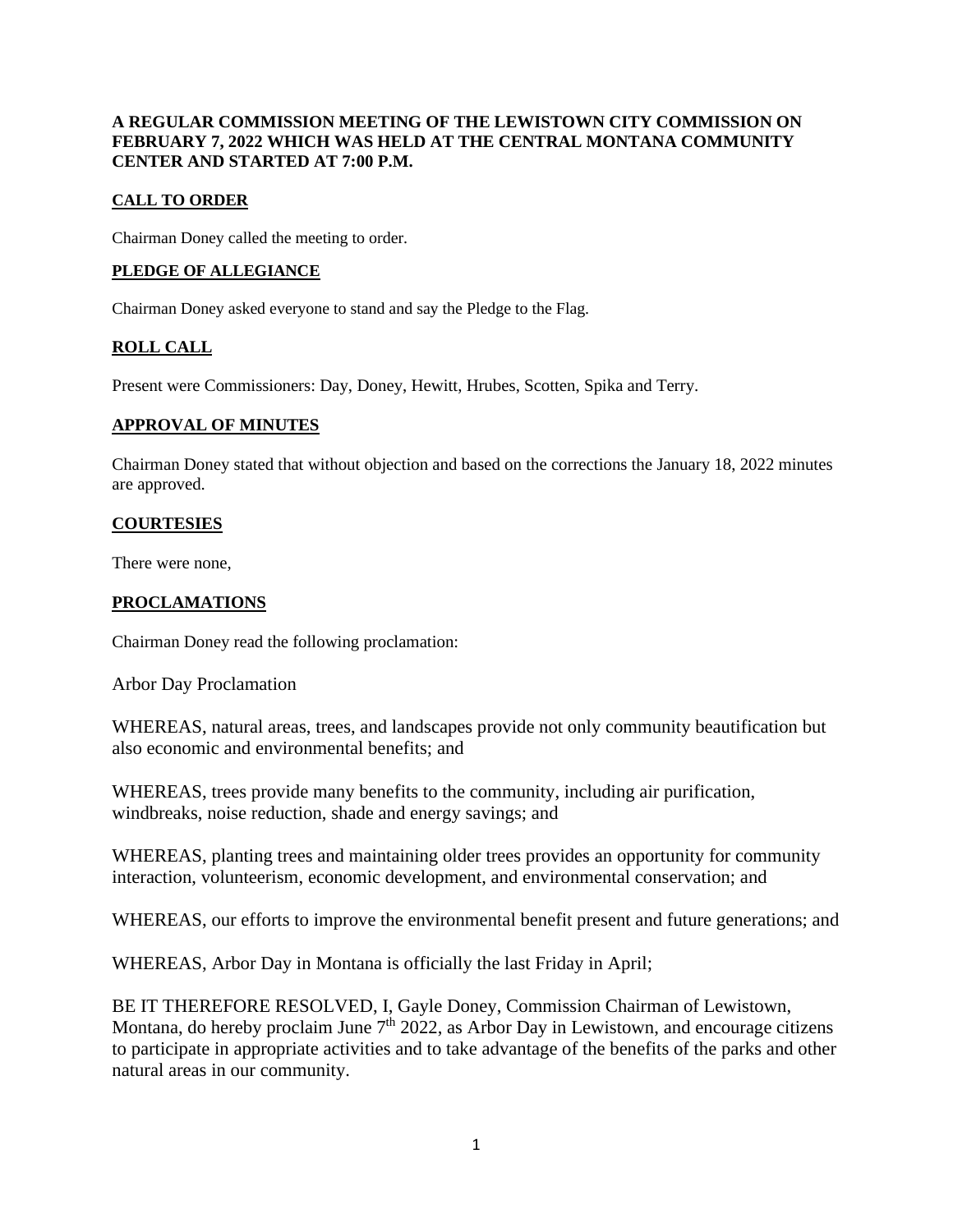### **BOARD AND COMMISSION REPORTS**

Commissioner Scotten reported that Snowy Mountain Development Corporation board meeting will be next week on February 16<sup>th</sup>.

Commissioner Terry reported that the Central Montana Foundation met on January 27, 2022. Commissioner Terry commented that the following grounps received grant money for Cub Scouts, Fergus County Disaster Relief Fund, Junior Class after prom party and Grass Range high school. The foundation will meet again on February 15, 2022.

Commissioner Hewitt reported that she attended the recent airport board meeting. Unfortunately, the airport manager fell on the ice the night before the meeting. As a result, there was not a lot of information available for the meeting. Commissioner Hewitt stated that a meeting was called to order and held. The airports engineer was present and discussed the upcoming projects and funding from the FAA.

Commissioner Day reported that the Park and Recreation Board met on February 2, 2022. There was a report presented by the Lewistown Area Cycling and Trails Association (LACTA). Mr. Brad McCardle gave the LACTA report stating that there is 4.5 miles of trail available for usage at East Fork for hiking, biking and snow shoeing. There is still an unfinished area, however 65% of the trail is complete and are hoping to provide trail access from the parking area. The vision is the trail to circle East Fork Recreation Area. There was a request for use of the Gateway Park for a tent revival from July  $2<sup>nd</sup>$  to July  $8<sup>th</sup>$ . This item will be on the March meeting agenda for action. Mr. Josh Uecker has created a progress summary of the trails and parks which includes a master plan maintenance summary. The summary includes photos, locations and reports. It was suggested that it be made available to the public through the Chamber, Kiosk at Creekside and the City website were a few suggestions. Commissioner Day stated that pool fees were reviewed again it is estimated that there may be a 20% increase in the budget next fiscal year due to the increase in minimum wage and utilities. Swimming lesson fees were increased \$5 in 2021 and season passes have remained the same since 2018. There was a report from the Lewistown Ice Skating Association stating the facility is being used full time, tournaments have been successful and they have strong volunteer base. The Civic Center is running a full schedule and there was a brief discussion on tree removal in the parks.

Commissioner Doney reported that the Library Board met on January 20<sup>th</sup>. The library financials were reviewed and new programming was discussed. The library has free ACT and SAT test preparation. The library is continuing with the humanities workshop and some scholarship workshops.

### **CITY MANAGER REPORT**

City Manager Holly Phelps reported on the following issues:

While Lewistown has not seen a lot of snow, the changing conditions have kept Public Works very busy. In just the last week the Street Department has been out there plowing, sanding, doing maintenance on signs and storm drainage and when the weather has allowed even bladed streets. The Public Works department is prepared and ready for winter when ever it decides to show up.

A leak was discovered in the office restroom in the City office. One of the pipes had corroded in the wall. Maintenance staff has worked to clean up the mess and address the moisture. Staff is working to get the restroom back in service.

The 2022 Economic Outlook Seminar will return to Lewistown on March 15, 2022. The focus at this year's half day seminar is housing. Sky high housing costs are affecting communities everywhere and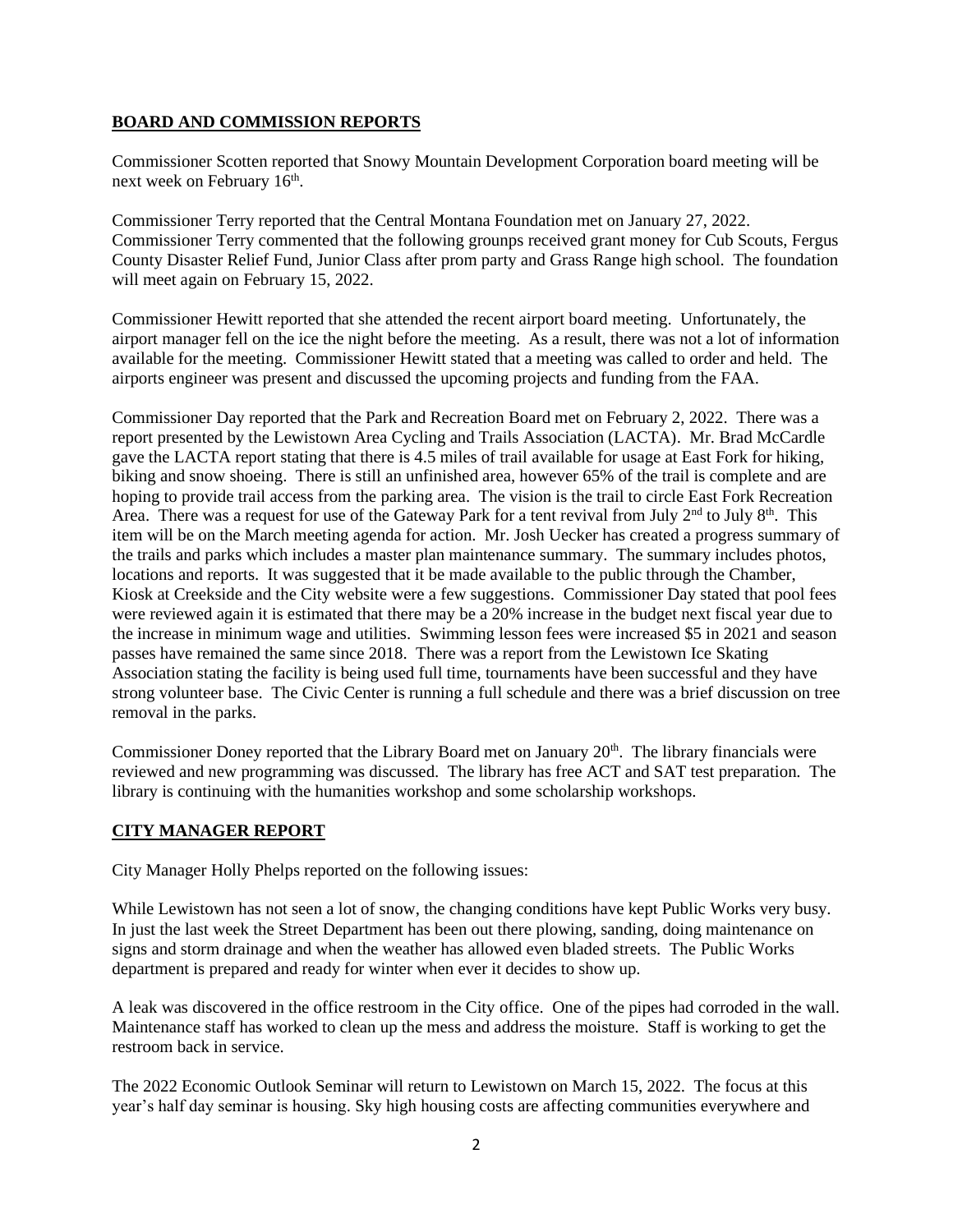affect everything from labor markets to public services. More information can be found at [www.economicoutlookseminar.com](http://www.economicoutlookseminar.com/)

Spring is the time for sending staff to training. We will be having people going to get certified and also to get continuing education credits for their certification requirements. The City also has several employees testing for their CDL's prior to the new requirements going into effect.

City Manager Phelps stated that included in the Commissioners packet was a brief history on the clean up of the Berg Lumber property. A feasibility study has been done on the property and worked with the community to see what housing development would look like. In 2019, the City put property out asking for proposals from the public and received none. City Manager Phelps stated that one inquiry from a group was made wanting to do housing development. City Manager Phelps explained that the reason the project didn't move forward was the interested group wanted to do septic systems. This property has conditions that need to be met and deed restrictions.

The Police Department is continuing to work with Fish Wildlife & Parks on the urban deer population study. They are waiting to hear back from FWP regarding the deer population and count.

The Police Department has taken over the care of the animals at the pound. The Police Department is no longer working the SAFE or PALS to care for the animals taken to the pound.

### **PUBLIC COMMENT –** non agenda items

Mr. Brandon Beriault addressed the Commission stating he wanted to make a brief comment on Berg Lumber. Chairman Doney stopped Mr. Beriault explaining that Berg Lumber was on the agenda and asked if he would save his comments to that agenda item. Mr. Beriault commented that he would like the water rate payers to be given an option to pay annually or quarterly for a discount. Mr. Beriault asked if the Commission would take this option under advisement. Mr. Beriault stated he would like to see the police trained better because Mr. Jim Daniels called the police on him at the swimming pool for not wearing a mask. Chairman Doney explained that as part of the agenda any employee issues need to be discussed with the City Manager. Mr. Beriault answered okay, but he thinks the police need to learn the different between criminal and civil action. Chairman Doney stated again this needs to be discussed with the City Manager. Mr. Beriault continued to talk and Chairman Doney stated that employee issues can not be discussed in a public meeting and gaveled him to sit down. There was a slight disruption and Mr. Beriault was asked to sit down or the police would be called. Mr. Beriault continued to talk. Chairman Doney stated to Mr. Beriault if he did not sit down then he needed to vacate the premises. Chairman Doney asked Mr. Beriault three times to vacate the premises and if he did not leave, we would be asking someone to remove him from the premises. Mr. Beriault continued to talk. Chairman Doney stated the meeting will be on hold until he leaves the premises. Two Police Officer arrived at the meeting and worked to remove him from the premises. Chairman Doney recessed the meeting until 7:30 pm while Mr. Beriault vacated the premises. The officers were able to get him to leave the premises and the meeting resumed at 7:31 pm

### **CONSENT AGENDA**

Commissioner Terry made the motion to approve the consent agenda and Commissioner Spika seconded the motion. The motion passed unanimously. The consent agenda was the acknowledgment of the claims that have been paid from January 14, 2022 to January 31, 2022 for a total of \$66,034.98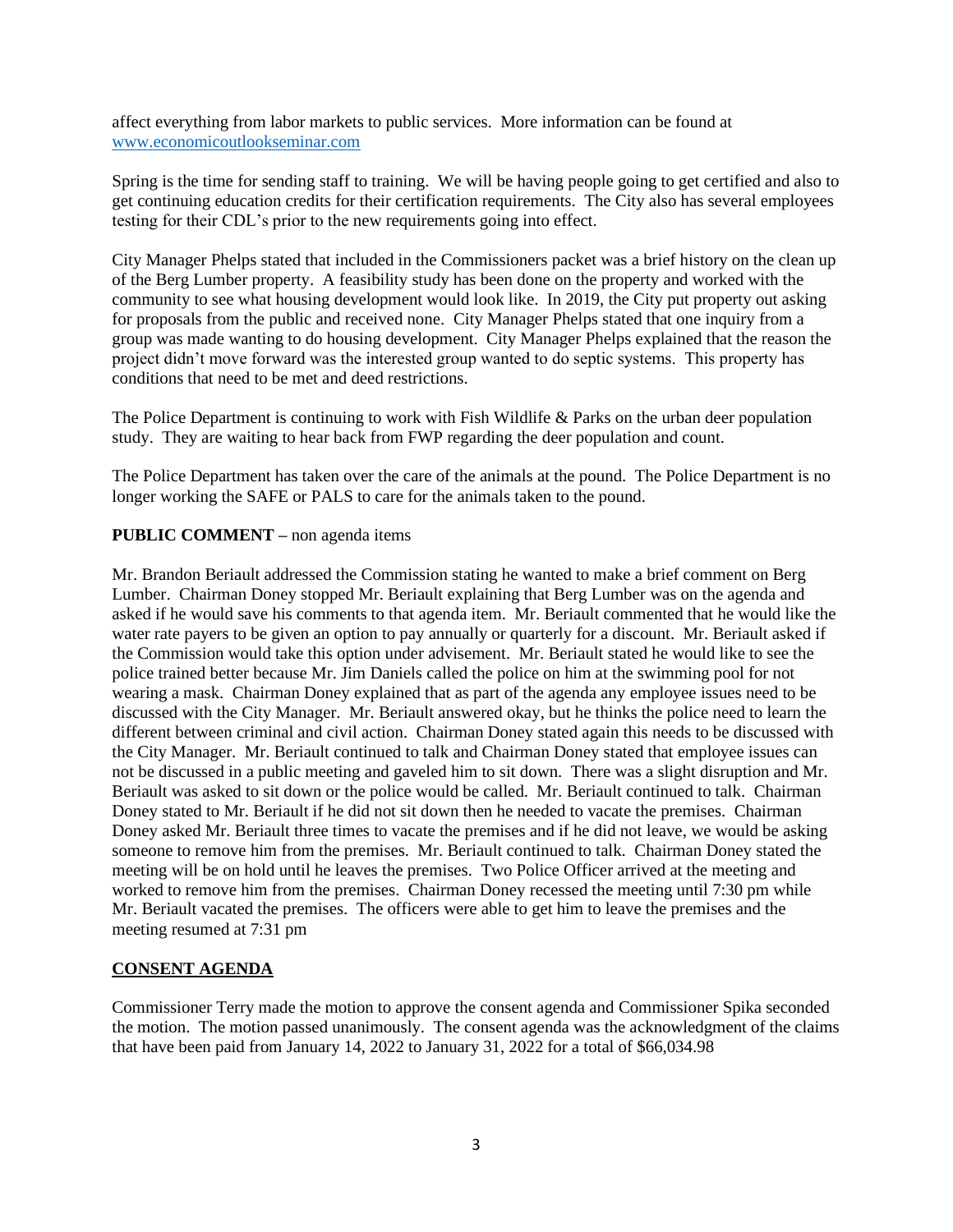#### **\*REGULAR AGENDA – Resolutions, Ordinances & Other Action Items:**

1. Public hearing to hear comments on Crowley Flats, a low income rental housing project located on the two upper floors of 311 W Main.

Chairman Doney opened the public hearing to hear comments on Crowley Flats, a low income rental housing project located on the two upper floors of 311 W Main. City Manager Phelps stated that included in the Commissioner's packet is the legal notice for the public hearing. City Manager Phelps explained that Crowley Flats, LLLP a Montana limited liability limited partnership has partnered with Homeword, Inc a Montana nonprofit corporation, specializing in preservation and development of homes people can afford. City Manager Phelps stated that Homeward has completed several projects in Lewistown and are projects for income and rent restricted multifamily rental homes. This particular project is for the development of housing on the upper two floors of the one health building on Main Street. City Manager Phelps stated the proposal is for sixteen units. Ms. Julie Stietler with Homeward was in attendance via zoom Ms. Stietler stated that this project does have low income housing tax credit financing, historic tax credit financing, historic home grant from the State of Montana, Department of Commerce Montana Housing, an affordable housing grant from the federal home loan bank of Des Moines and some private foundation grants. Ms. Stietler explained that they are working on phase II environmental site assessment in order to meet some requirements of HUD for the home grant. There are sixteen units and most of them are studio, one bedroom and two two bedroom apartments. An elevator will be installed in the building, which is being done by One Health. There will be fully accessible homes on the upper two floors. The homes will fully accessible for individuals with disabilities and all the homes will be equipped with vision and hearing disabilities. Ms. Stietler explained that the homes will be generally restricted to those individuals earning 60% or less of the area median income, which in Lewistown right now is around \$15 an hour. Chairman Doney asked if any public had any questions. Mr. Richard Battrick asked if there is a need for the low to moderate housing locally. Ms. Stietler answered that a market study was completed a year ago it showed a need for an additional 64 homes in Lewistown for households in the income range. Commissioner Day asked where or how do citizens apply for this housing. Ms. Stietler answered that they use a third party manager for their properties. The project is scheduled to be finished in early 2023. Commissioner Hewitt asked why only two two-bedroom homes were being built. Ms. Stietler answered that the building is ideally located for studios and one bedroom because it was cut up into little offices. Ms. Stietler went on to explained that as part of the funding is historic tax credits and as part of that they want you to retain the existing layout as much as possible. There will be ten dedicated parking spots for the apartments. Chairman Doney asked for comments from the audience and Commission. There being none, the public hearing was closed.

2. Discussion and action on approving the Interlocal Agreement establishing a City County Health Board

City Manager Phelps commented that this is the interlocal agreement which establishes the City County Health Board per statute. City Manager Phelps explained it will be a five member board and that each party, the City and County would appoint someone to serve at their pleasure exclusively and other three would be mutually agreed upon. City Manager Phelps commented that the board would be funded by the general fund of both the City and County, the employees would County employees and the County Attorney would serve as legal counsel for the board. This is a five year agreement. City Manager Phelps stated she wanted the Commission to see that in the agreement the City Commission would be the local governing body for the City and the Fergus County Commissioners would be the local governing body for the county. This would include any mandates and it part of state statute. Brief discussion was held on the legislative changes for the health boards. Commissioner Day made the motion to approve the Interlocal Agreement establishing a City County Health Board and add the word "written" to item #5 and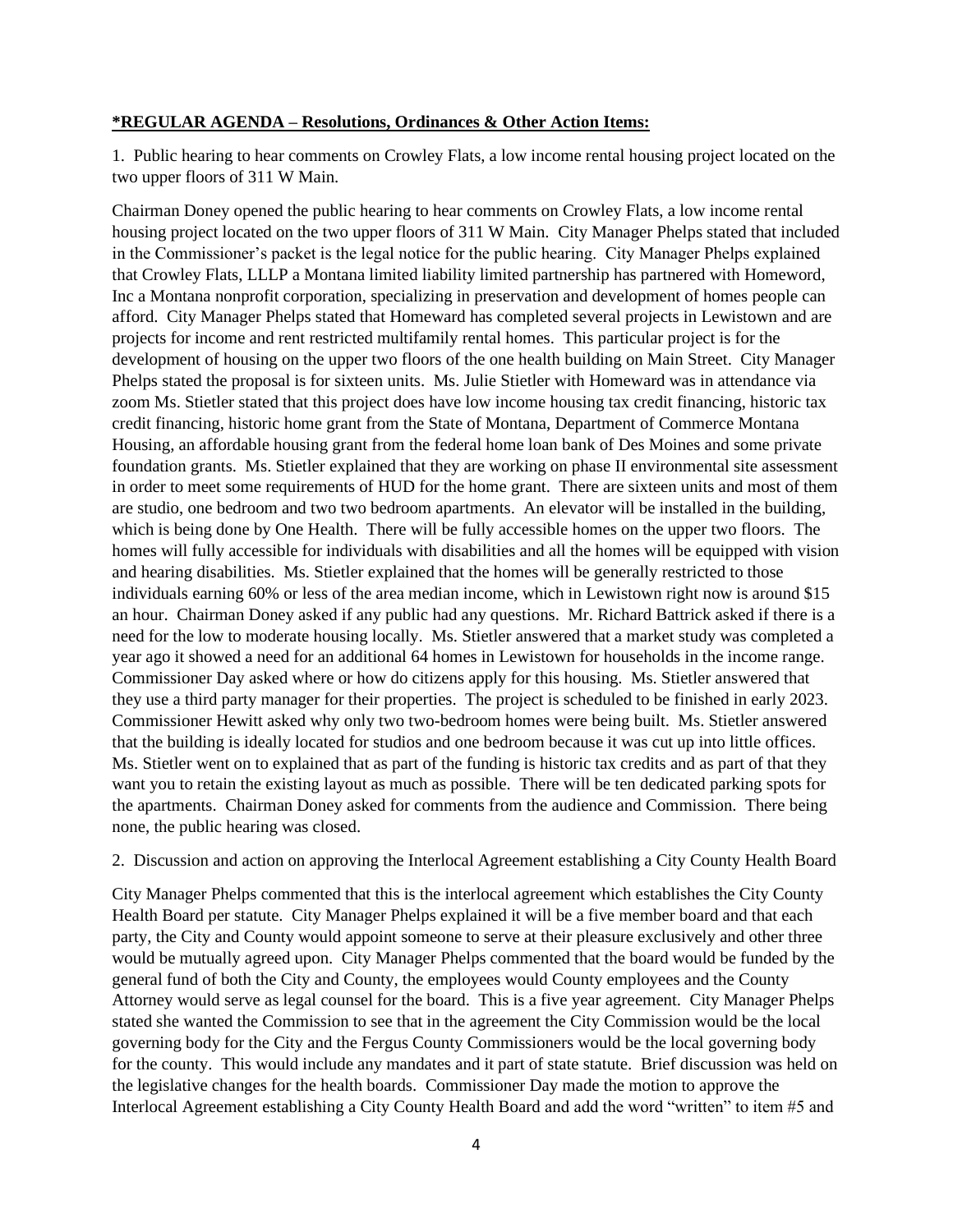Commissioner Hewitt seconded the motion. Commissioner Doney asked for comments and questions from the audience and Commission. There being none, Commissioner Doney asked for the clerk to do a roll call vote. The motion was read and the roll call vote was done and the motion passed unanimously.

3. Discussion and action on approving the 2021-2022 School District No. 1 Agreement

City Manager Phelps stated that this is an agreement between the City of Lewistown and School District No. 1 for use of recreation facilities and equipment. City Manager Phelps explained that this agreement was put into place in the mid 1980's and in 2008 a few changes were made. Once of the changes was adding a consumer price index annual increase which is what is included in the majority of the City's contracts. This agreement benefits both the City of Lewistown and the School District being able to share space, resources and equipment. Commissioner Hewitt made the motion to approve the 2021-2022 agreement between the City of Lewistown and School District No. One for use of recreation facilities and equipment and Commissioner Hrubes seconded the motion. Commissioner Doney asked for comments and questions from the audience and Commission. There being none, Commissioner Doney asked for the clerk to do a roll call vote. The motion was read and the roll call vote was done and the motion passed unanimously.

4. Discussion and action on approving an amendment to the City County Attorney agreement with regards to funding health insurance for the City Attorney

City Manager Phelps explained that this is just an amendment to the current City County Attorney agreement. The agreement is for rent for our City Attorney, supplies and administrative support. City Manager Phelps explained that the previous City Attorney did not participate in health insurance from the City or County, but when hiring a replacement, it was determined that health insurance would be offered. City Manager Phelps further explained that the City of Lewistown does not offer health insurance benefits to employees working thirty hours or less in a week, as a result we need to have this amendment added to the agreement so the City it is compliant with their policies and procedures. City Manager Phelps commented that the amendment stipulates how the costs will be share and accounted for. City Manager Phelps noted that the City's health insurance is a less expensive and better coverage insurance and that is why we are the insurer. Commissioner Hewitt made the motion to approve an amendment to the City County Attorney agreement with regards to funding health insurance for the City Attorney and Commissioner Day seconded the motion. Commissioner Doney asked for comments and questions from the audience and Commission. There being none, Commissioner Doney asked for the clerk to do a roll call vote. The motion was read and the roll call vote was done and the motion passed unanimously.

5. Discussion and action on advertising for request for proposals for the development of the Berg Lumber property and authorizing the City Manager to move forward

City Manager Phelps commented that in April of 2019 the City did put out a request for proposal (RFP) for the Berg Lumber property for interested parties looking to develop the property for housing. The City did not receive any proposals; however, the City Manager has had several inquiries in the last couple of weeks and feel it is a great time to advertise the property. City Manager Phelps explained that the housing coalition is wanting to show their support for a housing development project like this. City Manager Phelps briefly explained what the RFP will be evaluated on. The following criteria was discussed: workforce housing, applicant's ability to perform, tax generation, timely completion, management and deed restriction. Commissioner Day asked if the City would maintain ownership. City Manager answered no it is hoped that the property would be transferred. Commissioner Day made the motion to approve advertising request for proposals for the development of the Berg Lumber property and authorizing the City Manager to move forward and Commissioner Terry seconded the motion.